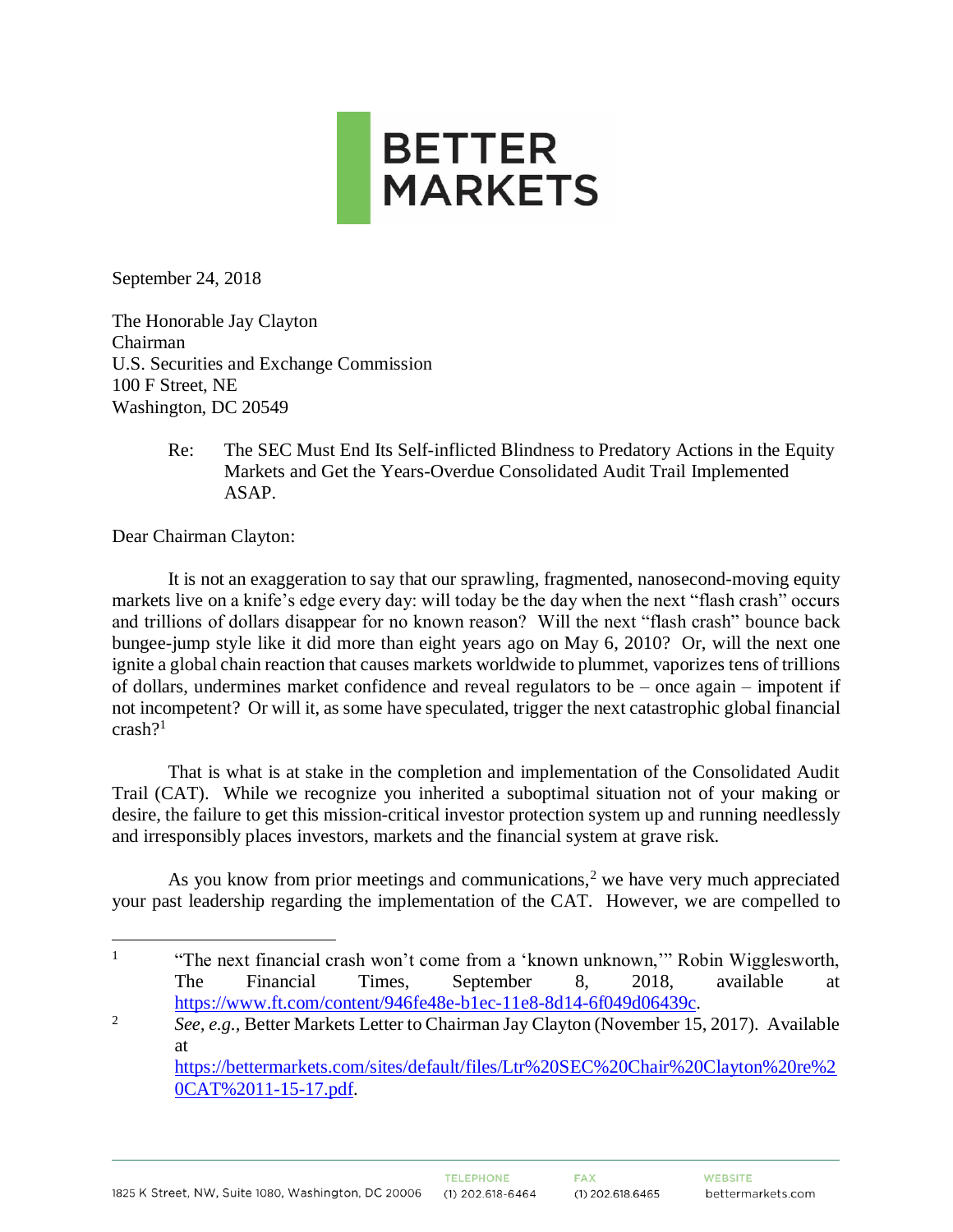## Securities and Exchange Commission Page 2 of 5

write to express our deep concern with the latest decision to *de facto* delay the implementation of the CAT. Instead of holding the nearly exclusively-industry consortium, known as the CAT NMS, LLC, accountable for not completing the creation of the CAT and for repeatedly and unjustifiably violating the deadlines that were set forth in the Securities and Exchange Commission's (SEC) 2016 rule, 3 the Commission has *de* facto approved – without prior notice or providing opportunity for public to comment – an amendment to its rule and granted years of extension to the industry to create and operate the CAT.<sup>4</sup> Moreover, the Commission or Commission staff appears to have agreed to a heretofore secret "Master Plan" <sup>5</sup> between the CAT NMS consortium and the Commission that seems to have established new deadlines and timelines in direct contravention of the 2016 CAT NMS Plan and in clear conflict of SEC Rule 613.

In addition to violating the rule and the Administrative Procedures Act (APA), this action conflicts with the position you took on CAT last year,<sup>6</sup> when you rejected a similar request for extension. We wrote to you then applauding that decision, and we urged you to stay the course and see through the implementation of this long-overdue, irreplaceable tool and database.<sup>7</sup> The decision now to allow for the delay of the CAT would mean the SEC would remain largely in the dark regarding what is actually happening in our equity markets, including the all-to-common disruptive, manipulative, predatory and dangerous activities of some in the financial industry. The ongoing harm to investors and markets cannot be overstated and the risks to the financial system are simply unacceptable. In delaying the CAT and not requiring its immediate implementation, the SEC is failing to fulfill its missions of investor protection and promotion of fair and orderly markets.

As you know, the CAT system promises to be game-changer for the SEC and would revolutionize your capabilities to protect investors, facilitate capital formation and promote fair and orderly capital markets – on which job creators and savers, and indeed all Americans, depend. The CAT system will be the world's largest data repository for securities transactions, tracking billions of orders, executions, and quotes in all of the equities and options markets every day. More specifically, the CAT will collect order, cancellation, modification, and trade execution information for every trade (someday, it is hoped, in real time). That information will serve two vital functions: enabling the SEC not only to reduce, manage, and better understand market

 $\overline{3}$ <sup>3</sup> *See* Release No. 34-79318 "Joint Industry Plan; Order Approving the National Market System Plan Governing the Consolidated Audit Trail." (November 15, 2016). Available at<https://www.sec.gov/rules/sro/nms/2016/34-79318.pdf>

<sup>4</sup> *See* "Statement on Status of the Consolidated Audit Trail" by Brett Redfearn, Director of SEC's Division of Trading and Markets. (August 27, 2018). Available at https://www.sec.gov/news/public-statement/tm-status-consolidated-audit-trail# ftn1.

<sup>5</sup> For a cryptic mention of this "Master Plan," *see* Director Redfearn's statement referenced in Note 4 *supra.*

<sup>6</sup> *See* Chairman Jay Clayton's Statement on Status of the Consolidated Audit Trail. (November 14, 2017). Available at [https://www.sec.gov/news/public](https://www.sec.gov/news/public-statement/statement-status-consolidated-audit-trail-chairman-jay-clayton)[statement/statement-status-consolidated-audit-trail-chairman-jay-clayton.](https://www.sec.gov/news/public-statement/statement-status-consolidated-audit-trail-chairman-jay-clayton)

<sup>7</sup> *See supra* note 2.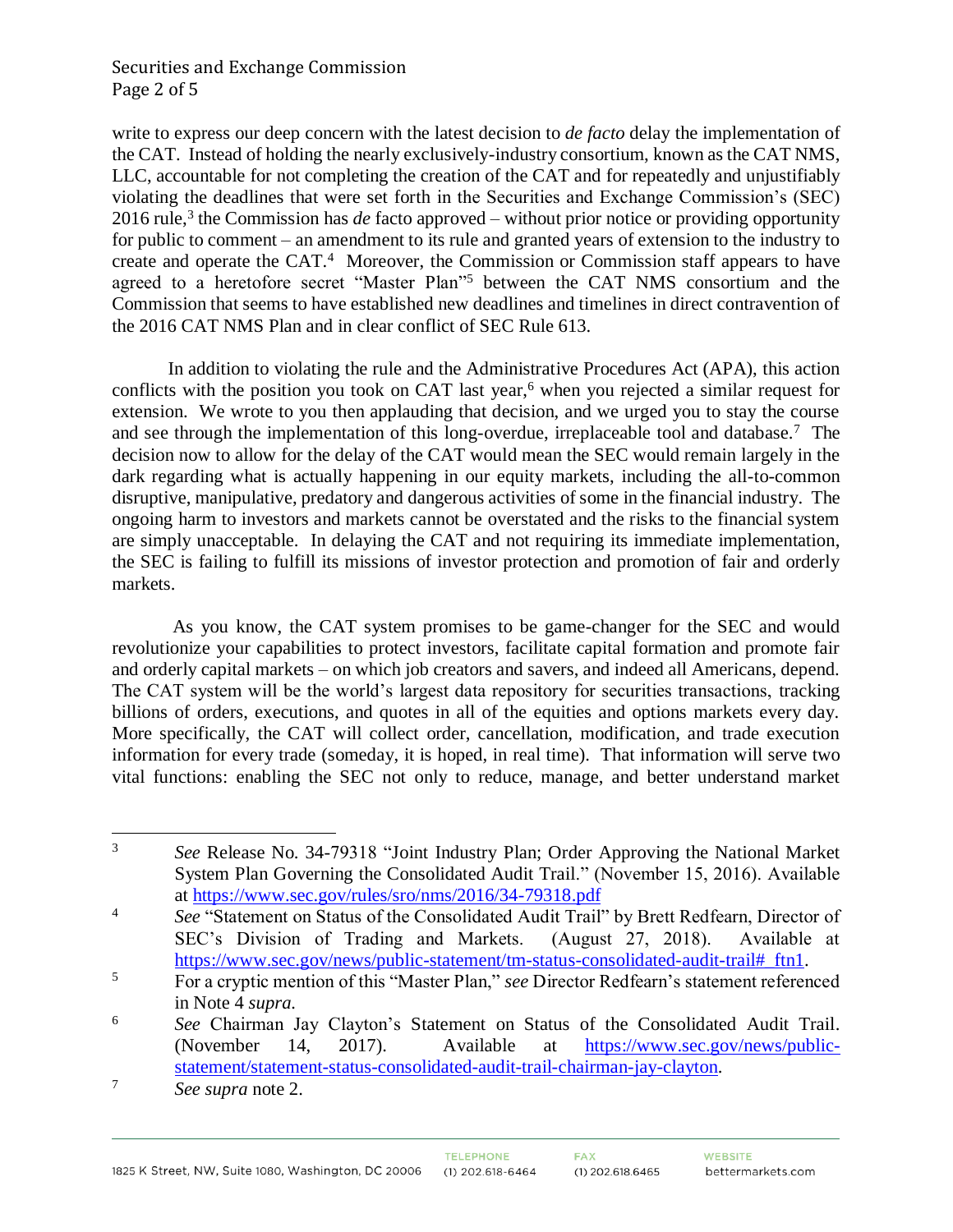## Securities and Exchange Commission Page 3 of 5

disruptions and crashes, but also to identify, deter, and punish illegal manipulations and other trading abuses – all for the benefit investors and our markets.

As you also know, by no later than November 15, 2017, the CAT was supposed to be up and running, at least partially. But, it is still paralyzed by the conflicted industry-group governance structure<sup>8</sup> which is unwilling to commit to critical decisions that would bring CAT online. Instead of holding them accountable **as only the SEC can do** – using all of the traditional and reasonable means available to the Commission, including bringing enforcement cases against the CAT NMS, LLC or individual members of the consortium – you apparently have decided to accommodate their latest unreasonable requests for extension. This is particularly inappropriate when that request comes from an industry-dominated entity where many of the representatives are more interested in maintaining *status quo*, maximizing profits and minimizing regulatory scrutiny than ensuring that the SEC has the tools and ability to monitor and police **their** activities in the markets. At a minimum, this decision should only have beenafter notice and solicitation of public comments.

We find this decision particularly troubling given that the SEC has all the authority it needs to hold CAT NMS accountable for the ongoing lack of compliance. As you know, in addition to the SEC's general authority to enforce compliances of the securities laws and rules, the specific SEC rule that gave birth to CAT NMS (SEC Rule 613)<sup>9</sup> itself includes a provision mandating compliance by the industry-members that comprise the CAT NMS and specifies that noncompliance could result in fines. Rule 613 states clearly:

*(h) Compliance by national securities exchanges and national securities associations.*

*(1) Each national securities exchange and national securities association shall comply with the provisions of the national market system plan approved by the Commission.*

*(2) Any failure by a national securities exchange or national securities association to comply with the provisions of the national market system plan approved by the Commission shall be considered a violation of this section.*

*(3) The national market system plan submitted pursuant to this section shall include a mechanism to ensure compliance by the sponsors of the plan with the requirements of any approved plan. Such enforcement mechanism may include penalties where appropriate.<sup>10</sup>*

Such a requirement was fundamental to the SEC's decision to outsource this mission-critical system to the private sector in the first place. After all, it has been obvious since the decision was

<sup>10</sup> *See* 17 C.F.R. § 242.613(h).

 $\overline{a}$ 

<sup>&</sup>lt;sup>8</sup> For more detailed discussion about the problems with the governance structure of CAT and the conflicts of interest that this structure would create, *see* Better Markets' comment letter in response to the CAT NMS Plan (Release No. 34-77734; File No. 4-698). (July 18, 2016). Available at [https://www.sec.gov/comments/4-698/4698-17.pdf.](https://www.sec.gov/comments/4-698/4698-17.pdf)

<sup>9</sup> *See* "Rule 613 (Consolidated Audit Trail)." Available at [https://www.sec.gov/divisions/marketreg/rule613-info.htm.](https://www.sec.gov/divisions/marketreg/rule613-info.htm)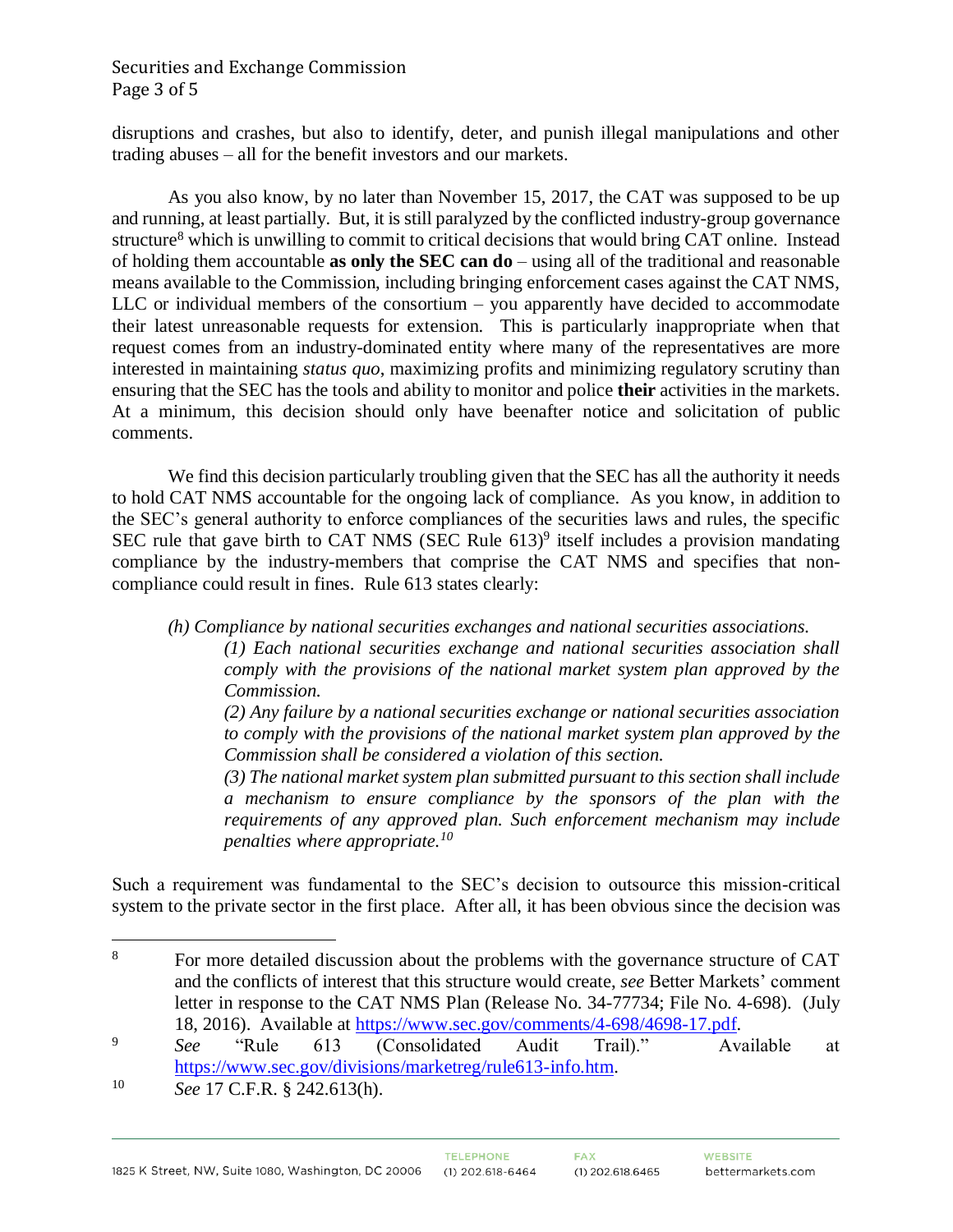## Securities and Exchange Commission Page 4 of 5

made to outsource the CAT to the private sector that there were going to be serious conflicts of interest and enormous incentives for at least some industry members to delay, weaken or kill the CAT before it ever came on line (as previously detailed by Better Markets).<sup>11</sup>

The Commission knew that as well when it was making the decision to outsource CAT to the industry and specifically armed itself with appropriate and effective regulatory tools to encourage and, if need be, compel the implementation of CAT according to the approved timelines and standards. In particular, the phrase "may include penalties where appropriate" was a considered decision by the Commission. This phrase was absent in the 2010 Proposed Rule 613 but was specifically included in the 2012 Final Rule 613. In the Adopting Release for the Final Rule 613, the Commission argued – rightly so –

"…that a penalty provision could provide an incentive for each SRO [self-regulatory organization, *i.e.,* stock exchanges that comprise the CAT NMS consortium] to comply with all the provisions of the NMS plan because each SRO will seek to avoid incurring any penalty under the Rule. The incentive to avoid a penalty could also reduce the risk of noncompliance with the Rule."<sup>12</sup>

Given this specific reasoning and authorization, the SEC should have levied substantial daily fines for every day of non-compliance after notice and appropriate opportunity to cure. After all, the SEC had already been more than understanding and accommodating, but its rule is nonetheless being unjustifiably violated. This is the precise circumstance anticipated by the SEC and provided for in its rule. The failure of the SEC to act guts the rule, nullifies the purpose for the provision, removes the risk of a penalty and, therefore, any incentive for compliance. Given the upcoming November 15, 2018 deadline for the self-regulatory organizations (*i.e.,* the stock exchanges and FINRA) to begin reporting to the CAT, the SEC should announce now that it will enforce its rule and levy heavy fines on the CAT NMS consortium if they fail to have the CAT system fully ready on or before November 15, 2018.

The SEC must recognize and appreciate that failure to comply with its rule is a direct, public challenge to the power and authority of the SEC. Accepting that should be intolerable under any circumstance, but it is even worse here because it rewards past violations and encourages future violations. After all, if they simply break the rules without penalty, indeed with the reward of the extension they have been trying to bully the SEC into giving them, why would anyone ever comply? Think about the message that is being sent here. For example, if the SEC will not hold accountable those who flaunt the CAT NMS rule, why would these same industry-members comply with other SEC rules like the Transaction Fee Pilot or other upcoming market structurerelated rules and projects?

It is unacceptable to us, as we know it is for you, that more than eight years after the "Flash Crash," the CAT system remains unfinished and unimplemented. Such crashes will certainly happen again, likely much worse than they have in the past, and it is in the interest of regulators,

 $\overline{a}$ 

<sup>11</sup> *See supra* note 8.

<sup>12</sup> *See* Adopting Release (Release No. 34-67457; File No. S7-11-10), p.235. Available at [https://www.sec.gov/rules/final/2012/34-67457.pdf.](https://www.sec.gov/rules/final/2012/34-67457.pdf)